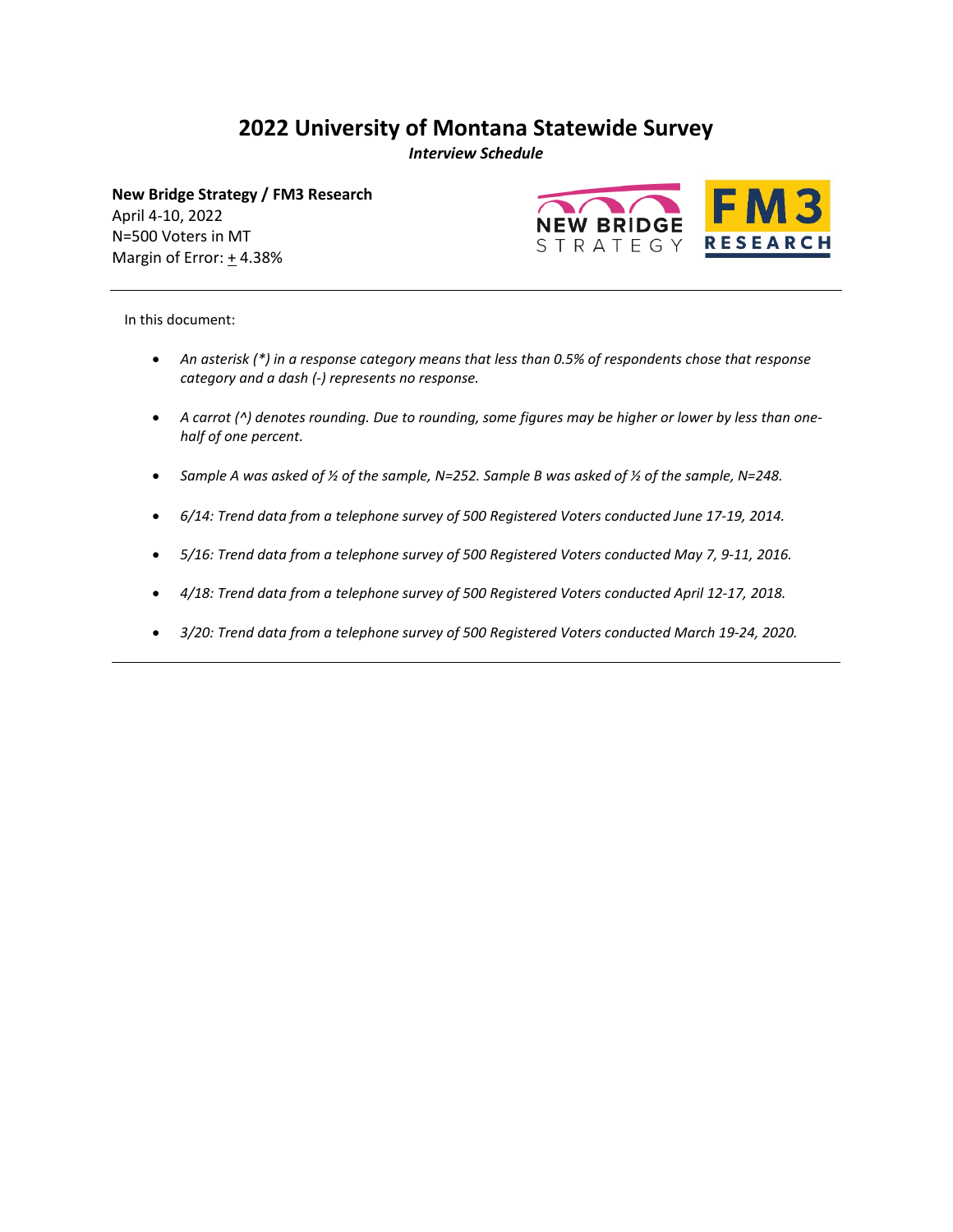#### *22018 Montana Statewide Survey Page 2 of 12 Interview Schedule*

1. Compared to other issues like the economy, health care and education, how important are issues involving clean water, clean air, open spaces and public lands for you in deciding whether to support an elected public official? Are they… **(READ; DO NOT ROTATE)**

| 6/14       | 5/16        | 4/18       | 4/22       |                                                                                                                               |
|------------|-------------|------------|------------|-------------------------------------------------------------------------------------------------------------------------------|
| 48%        | 41%         | 48%        | 44%        | Very important, they are a primary factor in deciding whether<br>to support an elected public official                        |
| 38%        | 48%         | 39%        | 41%        | Somewhat important; they are one of several issues you<br>consider                                                            |
| 9%         | 7%          | 9%         | 8%         | Not too important; they are not a significant factor considering<br>in deciding whether to support an elected public official |
| 4%         | 4%          | 4%         | 6%         | Not at all important for you in deciding whether to support an<br>elected official                                            |
| 1%         | $\ast$      | $\ast$     | 1%         | UNSURE/REFUSED (DO NOT READ)                                                                                                  |
| 86%<br>13% | 88%^<br>11% | 87%<br>13% | 85%<br>14% | <b>TOTAL IMPORTANT</b><br>TOTAL NOT IMPORTANT                                                                                 |

# 2. How long have you lived in Montana? **(DO NOT READ CHOICES – FIT TO CATEGORY)**

- 3% Less than 5 years
- 6% 5-10 years
- 5% 11-15 years
- 8% 16-20 years
- 16% 21-29 years
- 36% 30+ years
- 26% All my life/native **(DO NOT READ)**
	- -- Unsure/refused **(DO NOT READ)**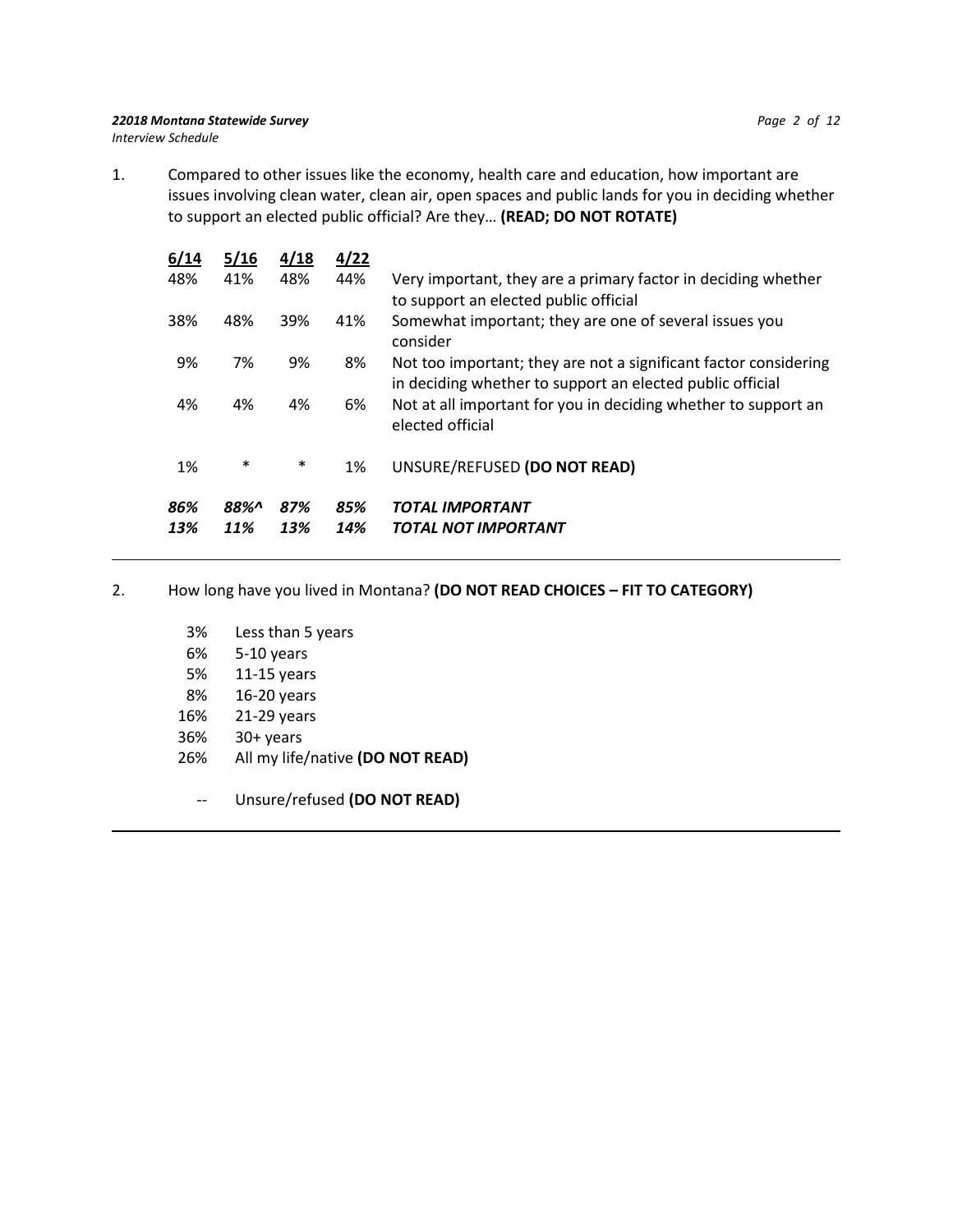## **(ASK IF Q2:2-7)**

3. And, compared to five years ago, would you say that the quality of life in your area of Montana is... **(ROTATE)**

| Asked | All |                                                                               |
|-------|-----|-------------------------------------------------------------------------------|
| 7%    | 7%  | <b>BETTER</b>                                                                 |
| 55%   | 53% | <b>WORSE</b>                                                                  |
| 36%   | 35% | $$ Or $$<br>ABOUT THE SAME                                                    |
| 2%    | 2%  | WAS NOT HERE FIVE YEARS AGO (DO NOT READ)<br>DON'T KNOW/REFUSED (DO NOT READ) |

The following is a list of issues some people say are problems in Montana. For each one, please indicate if you think it is **(ROTATE TOP TO BOTTOM, BOTTOM TO TOP)** an extremely serious problem, a very serious problem, a somewhat serious problem, or not a problem in the state.

## *RANKED BY % EXTREMELY SERIOUS*

|    | Ext/Very<br><b>Serious</b>                                       | <b>Total</b><br><b>Serious</b>        | Ext<br><b>Serious</b> | <b>Very</b><br><b>Serious</b> | Somewhat<br><b>Serious</b>                                      | Not a<br>Problem | DK/Ref<br>(DNR/Not Online) |  |  |  |
|----|------------------------------------------------------------------|---------------------------------------|-----------------------|-------------------------------|-----------------------------------------------------------------|------------------|----------------------------|--|--|--|
|    | The first/next one is (RANDOMIZE)                                |                                       |                       |                               |                                                                 |                  |                            |  |  |  |
| 5. | Lack of affordable housing                                       |                                       |                       |                               |                                                                 |                  |                            |  |  |  |
|    | 77%                                                              | 92%                                   | 44%                   | 33%                           | 15%                                                             | 7%               | 1%                         |  |  |  |
| 4. |                                                                  |                                       |                       |                               | Development sprawling into what were once ranches or open lands |                  |                            |  |  |  |
|    | 52%                                                              | 85%                                   | 22%                   | 30%                           | 33%                                                             | 14%              | 1%                         |  |  |  |
| 6. |                                                                  | Changing character of the state       |                       |                               |                                                                 |                  |                            |  |  |  |
|    | 45%                                                              | 77%                                   | 19%                   | 26%                           | 32%                                                             | 17%              | 6%                         |  |  |  |
| 8. |                                                                  |                                       |                       |                               | Crowding and more people at places where you recreate outdoors  |                  |                            |  |  |  |
|    | 45%^                                                             | 76%^                                  | 18%                   | 26%                           | 31%                                                             | 22%              | 2%                         |  |  |  |
| 7. |                                                                  | Loss of habitat for fish and wildlife |                       |                               |                                                                 |                  |                            |  |  |  |
|    | 43%                                                              | 77%                                   | 16%                   | 27%                           | 34%                                                             | 21%              | 2%                         |  |  |  |
| 9. | Loss of access to national forests, lakes and other public lands |                                       |                       |                               |                                                                 |                  |                            |  |  |  |
|    | 41%                                                              | 70%^                                  | 15%                   | 26%                           | 30%                                                             | 27%              | 2%                         |  |  |  |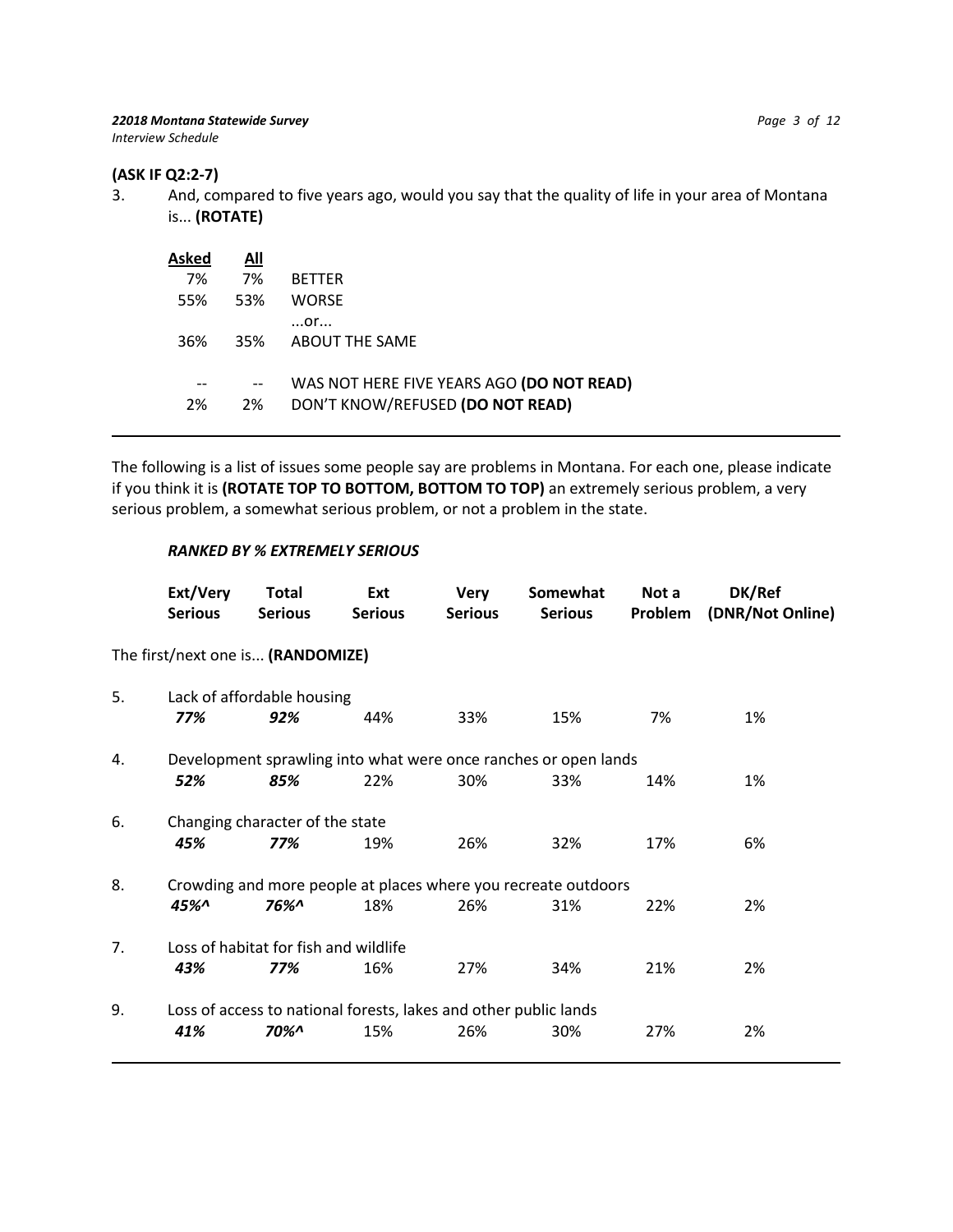- 10. In general, do you think the rate of growth and development in your community is **(ROTATE TOP TO BOTTOM, BOTTOM TO TOP)** too fast, about right, or too slow?
	- 57% Too fast
	- 32% About right
	- 10% Too slow
	- 1% UNSURE/REFUSED **(DO NOT READ)**
- 11. Would you **(ROTATE)** agree or disagree with the following statement: "Wildlife are an important part of my daily life."
	- **(IF CHOICE GIVEN THEN ASK)** And do you (agree/disagree) strongly or just somewhat?
	- 61% Strongly agree
	- 19% Somewhat agree
	- 16% Somewhat disagree
	- 2% Strongly disagree
	- 1% UNSURE/REFUSED **(DO NOT READ)**
	- *80% TOTAL AGREE*
	- *19%^ TOTAL DISAGREE*

Every year, big game animals including pronghorn antelope, mule deer and elk migrate between summer and winter habitat and feeding grounds in Montana.

- 12. How important do you think it is for big game to be able to move between summer and winter habitat? Do you think it is… **(ROTATE TOP TO BOTTOM, BOTTOM TO TOP)**
	- 78% Very important
	- 18% Somewhat important
	- 2% Not too important
	- 2% Not important at all
		- \* UNSURE/ REFUSED **(DO NOT READ)**
	- *96% TOTAL IMPORTANT*
	- *3%^ TOTAL NOT IMPORTANT*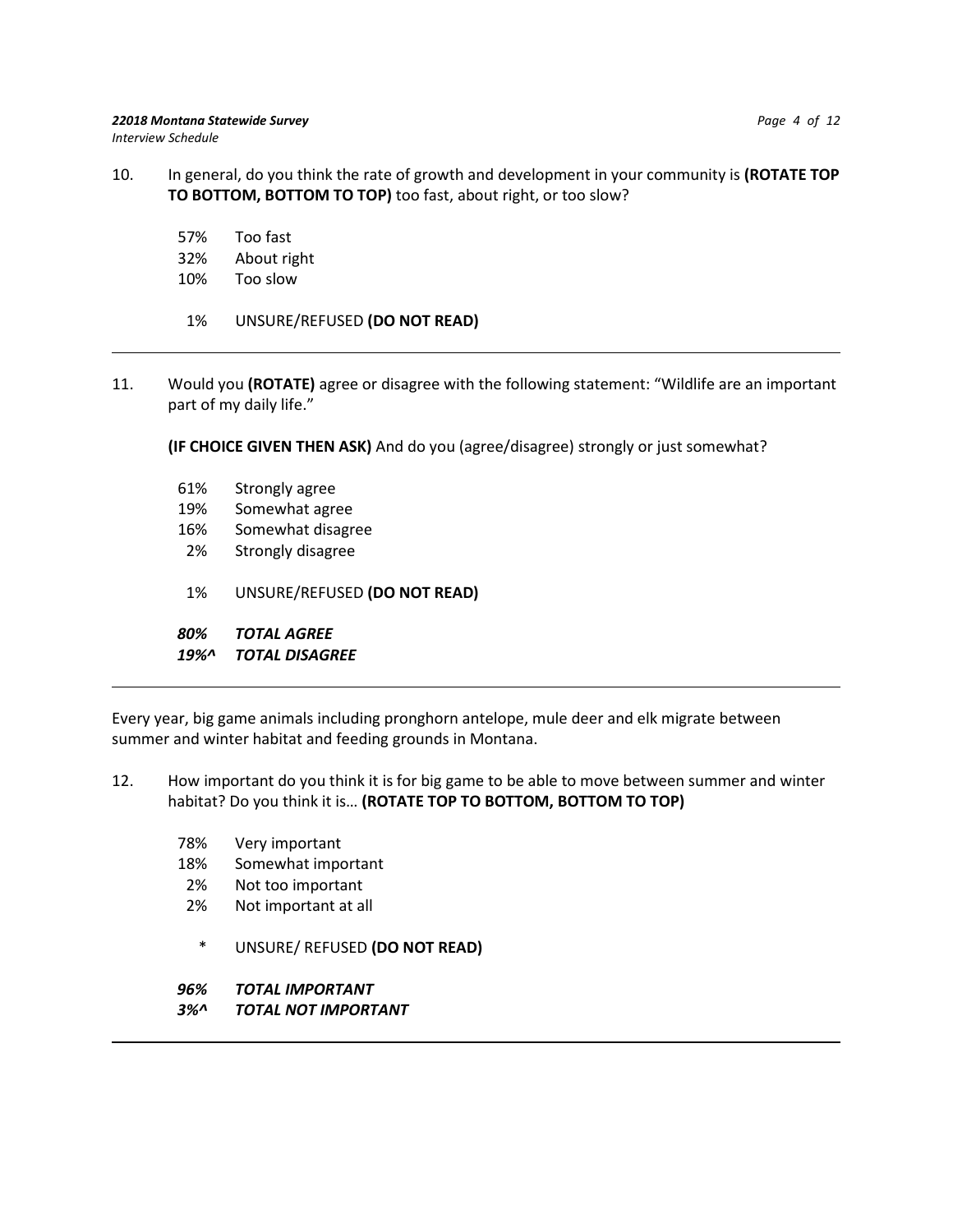Let me ask you about some specific actions which Montana is currently taking or could take in the future regarding migrating animals. For each one, please indicate whether you **(ROTATE)** support or oppose that proposal.

**(IF SUPPORT/OPPOSE, ASK:)** And would that be STRONGLY (support/oppose) or just SOMEWHAT (support/oppose)?

# *RANKED BY % STRONGLY SUPPORT*

| Total | Total                                        | <b>Str</b> | Smwt | Smwt | Str | (DNR) | (DNR) |
|-------|----------------------------------------------|------------|------|------|-----|-------|-------|
|       | Support Oppose Support Support Oppose Oppose |            |      |      |     | DK    | Ref   |

## The first/next one is…**(RANDOMIZE)**

| 15. | Constructing wildlife crossing structures, such as over-passes or under-passes across major<br>highways that intersect with known, concentrated migration routes |        |     |                                                                                                                                                                             |    |    |    |        |  |  |
|-----|------------------------------------------------------------------------------------------------------------------------------------------------------------------|--------|-----|-----------------------------------------------------------------------------------------------------------------------------------------------------------------------------|----|----|----|--------|--|--|
|     | 87%                                                                                                                                                              | 11%    | 63% | 24%                                                                                                                                                                         | 4% | 7% | 1% | 1%     |  |  |
| 13. | 86%                                                                                                                                                              | 12%    | 54% | Providing incentives to private landowners like ranchers who voluntarily agree to conserve some<br>of their land in migration routes as wildlife habitat<br>32 <sup>%</sup> | 5% | 7% | 2% | $\ast$ |  |  |
| 14. | 81%                                                                                                                                                              | $14\%$ | 49% | Identifying large blocks of existing public lands that would be managed and conserved, with an<br>emphasis on conserving wildlife migration routes<br>32%                   | 7% | 8% | 4% | 1%     |  |  |

Thinking about you some more–

16. Over the past year, how many times do you think you have visited national public lands such as national parks, national forests, national monuments, national wildlife refuges, or other national public lands? **(ROTATE PUNCHES 1-5 TOP TO BOTTOM, BOTTOM TO TOP)**

| 4/18          | 3/20          | 4/22         |                                                            |
|---------------|---------------|--------------|------------------------------------------------------------|
| 14%           | 18%           | 16%          | Once or Twice                                              |
| 14%           | 16%           | 16%          | 3-5 times                                                  |
| 16%           | 12%           | 16%          | 6-10 times                                                 |
| 14%           | 15%           | 9%           | $11-19$ times                                              |
| 32%           | 27%           | 36%          | More than 20 times                                         |
| 11%<br>$\ast$ | 12%<br>$\ast$ | 7%<br>$\ast$ | <b>NEVER (DO NOT READ)</b><br>UNSURE/REFUSED (DO NOT READ) |
| ጸዓ%           | 88%           | 93%          | TOTAL VISITED                                              |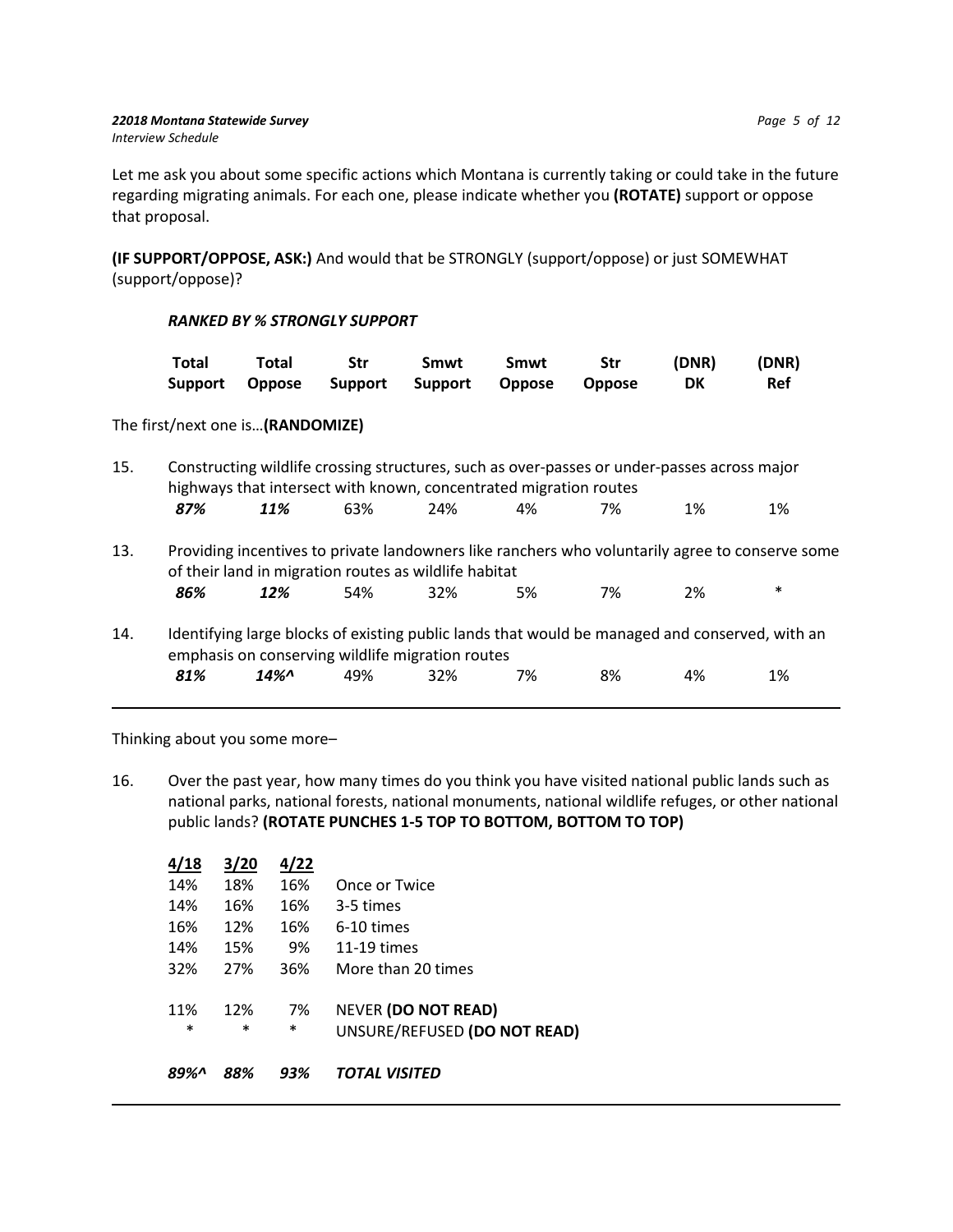17. And what about state lands, such as Montana wildlife management areas, state parks, fishing access sites and trust lands? How many times do you think you have visited those areas over the past year? **(ROTATE PUNCHES 1-5 TOP TO BOTTOM, BOTTOM TO TOP)**

| 3/20 | 4/22   |                              |
|------|--------|------------------------------|
| 15%  | 11%    | Once or twice                |
| 13%  | 16%    | 3-5 times                    |
| 14%  | 14%    | 6-10 times                   |
| 18%  | 15%    | $11-19$ times                |
| 30%  | 36%    | More than 20 times           |
| 11%  | 7%     | <b>NEVER (DO NOT READ)</b>   |
|      | $\ast$ | UNSURE/REFUSED (DO NOT READ) |
|      |        |                              |

*89%^ 92% TOTAL VISITED*

18. When you think about the presence of national public lands in Montana – do you think that having such lands … **(ROTATE PUNCHES 1 AND 2)** 

|                                      | 4/22 | 3/20 | 4/18 |
|--------------------------------------|------|------|------|
| Helps our economy                    | 78%  | 89%  | 82%  |
| Hurts our economy                    | 5%   | 2%   | 3%   |
| 14% Has little impact on our economy |      | 7%   | 12%  |
|                                      |      |      |      |
| UNSURE/REFUSED (DO NOT READ)         | 3%   | 2%   | 3%   |
|                                      |      |      |      |

- 19. In Montana, Native American tribes are interested in stronger partnerships with the U.S. Forest Service, National Park Service and other agencies which manage public lands. How important would you say it is for tribes to have a strong role in helping to manage public lands they consider to be sacred or historically important to them? Is it…**(ROTATE TOP TO BOTTOM, BOTTOM TO TOP)**
	- 52% Very important
	- 27% Somewhat important
	- 7% Not very important
	- 12% Not at all important
	- 2% UNSURE **(DO NOT READ)**
	- *79% TOTAL IMPORTANT*
	- *19% TOTAL NOT IMPORTANT*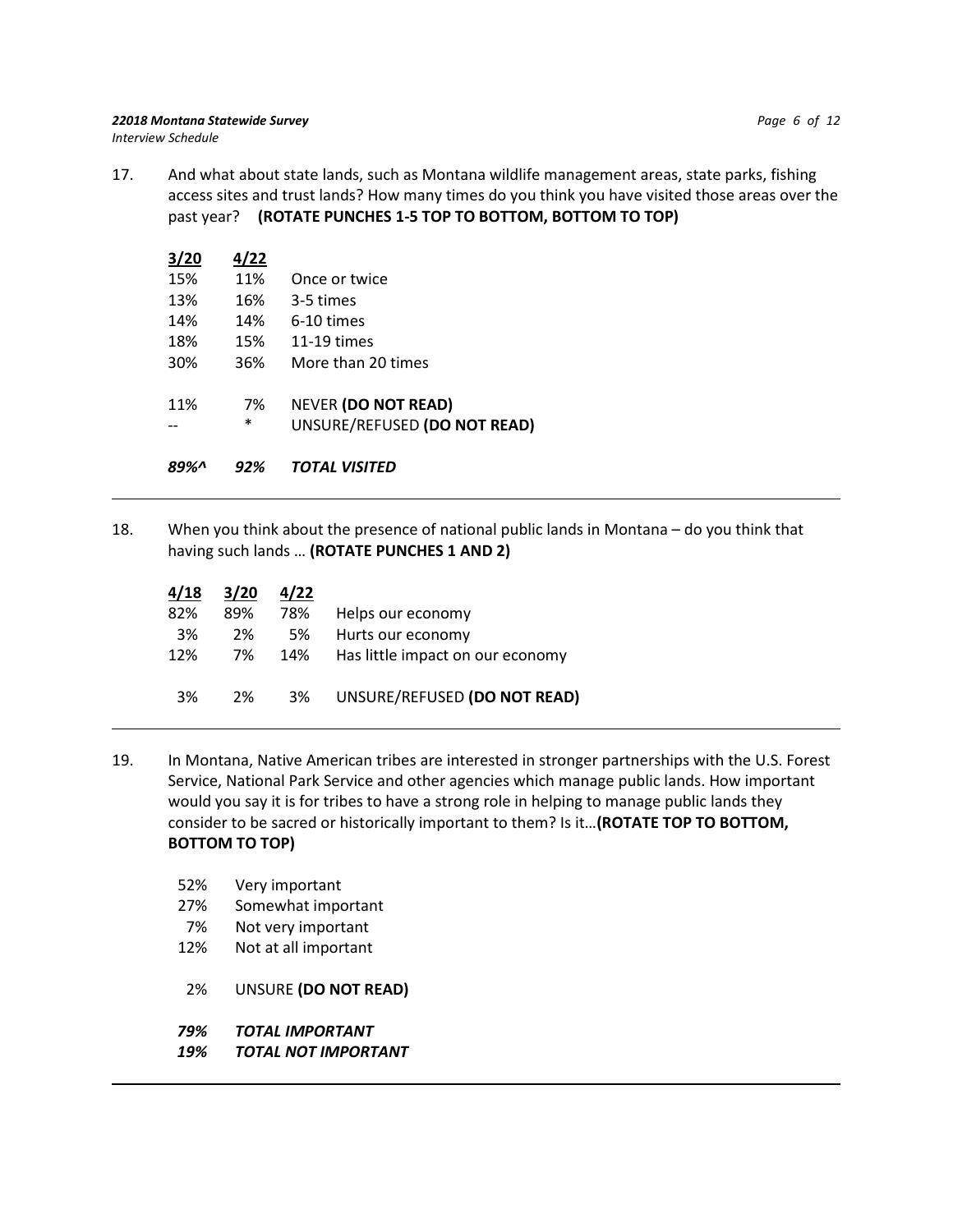#### *22018 Montana Statewide Survey Page 7 of 12 Interview Schedule*

20. One national proposal, the America the Beautiful Initiative, is to support locally led and community-designed conservation efforts to meet an overall national goal of conserving thirty percent of land and inland waters in America, and thirty percent of its ocean areas by the year 2030. Does that sound like something you would **(ROTATE)** support or oppose?

**(IF SUPPORT/OPPOSE, ASK:)** And would that be STRONGLY (support/oppose) or just SOMEWHAT (support/oppose)?

- 36% Strongly Support
- 30% Somewhat Support
- 8% Somewhat Oppose
- 17% Strongly Oppose
- 8% UNSURE **(DO NOT READ)**
- 1% REFUSED **(DO NOT READ)**

 *66% TOTAL SUPPORT*

- *25% TOTAL OPPOSE*
- 21. Here in Montana, there are seven areas of public lands protected as Wilderness Study Areas managed by the U.S. Forest Service. These seven Wilderness Study Areas include such places as the Big Snowy Mountains, the West Pioneers and the Gallatin Range. These public lands are accessible to hunters, anglers, hikers, and others on foot and horse, and allow grazing, mountain bikes, and motorized vehicle use in limited areas, but do not allow mining, drilling, or logging. Only Congress can change the status of these areas, so would you prefer that Congress -- **(ROTATE PUNCHES 1-3; ALWAYS ASK 4 LAST)**

| 3/20 | 4/22 |                                                                   |
|------|------|-------------------------------------------------------------------|
| 8%   | 6%   | Eliminate existing protections in all seven areas                 |
| 14%  | 19%  | Add protections in some areas and eliminate protections in others |
| 23%  | 23%  | Increase protections in all seven areas                           |
| 52%  |      | 49% Keep the seven areas as they are now                          |
|      |      |                                                                   |
| 3%   |      | 3% UNSURE/REFUSED (DO NOT READ)                                   |
|      |      |                                                                   |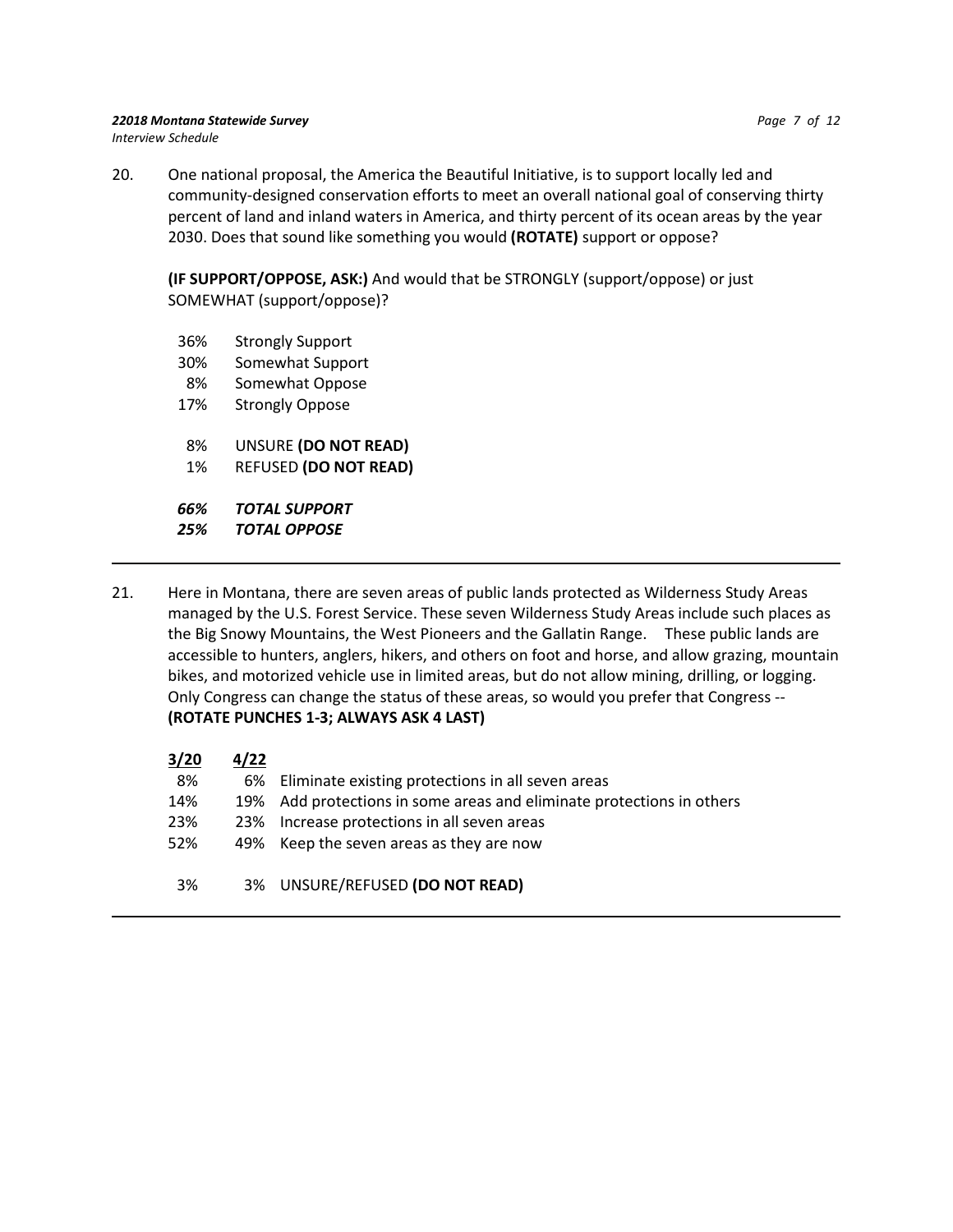*22018 Montana Statewide Survey Page 8 of 12*

*Interview Schedule*

22. And congressional action to address Wilderness Study Areas can often take years, so in the meantime, should these lands – **(ROTATE :1-2)**

| 3/20 | 4/22 |                                                                                                                             |
|------|------|-----------------------------------------------------------------------------------------------------------------------------|
| 81%  | 72%  | Continue to be treated as they are now, mostly to conserve them for recreation<br>and wildlife habitat,<br>OR               |
| 15%  |      | 23% Allow changes in the uses such as oil and gas exploration and establishment of<br>new or expanded motorized recreation? |
| 1%   |      | 1% BOTH (DO NOT READ)                                                                                                       |
| 1%   | 1%   | NEITHER (DO NOT READ)                                                                                                       |
| 2%   | 3%   | UNSURE/REFUSED (DO NOT READ)                                                                                                |

There are three other proposals concerning existing public lands here in Montana that have been developed by local land users such as hunters, anglers, ranchers, business owners and others over several years – For each one, please tell me if that seems like something you would (ROTATE) support or oppose –

**(IF SUPPORT/OPPOSE, ASK:)** Is that strongly SUPPORT/OPPOSE or just somewhat?

## *RANKED BY % STRONGLY SUPPORT*

| Total   | <b>Total</b> | Strongly |         |        |               | Somewhat Somewhat Strongly Unsure/Ref |
|---------|--------------|----------|---------|--------|---------------|---------------------------------------|
| Support | Oppose       | Support  | Support | Oppose | <b>Oppose</b> | (DNR)                                 |

## The first/next one is…**(RANDOMIZE)**

24. Passing legislation to enhance current protections for the Wilderness Study Area in the Gallatin Range, which borders Yellowstone National Park, by maintaining the existing recreation uses, conserving some areas for wildlife migration, protecting the headwaters of the Gallatin and Yellowstone rivers and designating some new wilderness. Mining, new road building, oil and gas development would not be allowed on these lands. The proposal was put forward by a partnership of local residents including sportsmen, business owners, recreationists, conservationists and others.

| 77%^ | 21% | 50% | 26% | 9% | ۔2% | 3% |
|------|-----|-----|-----|----|-----|----|
|------|-----|-----|-----|----|-----|----|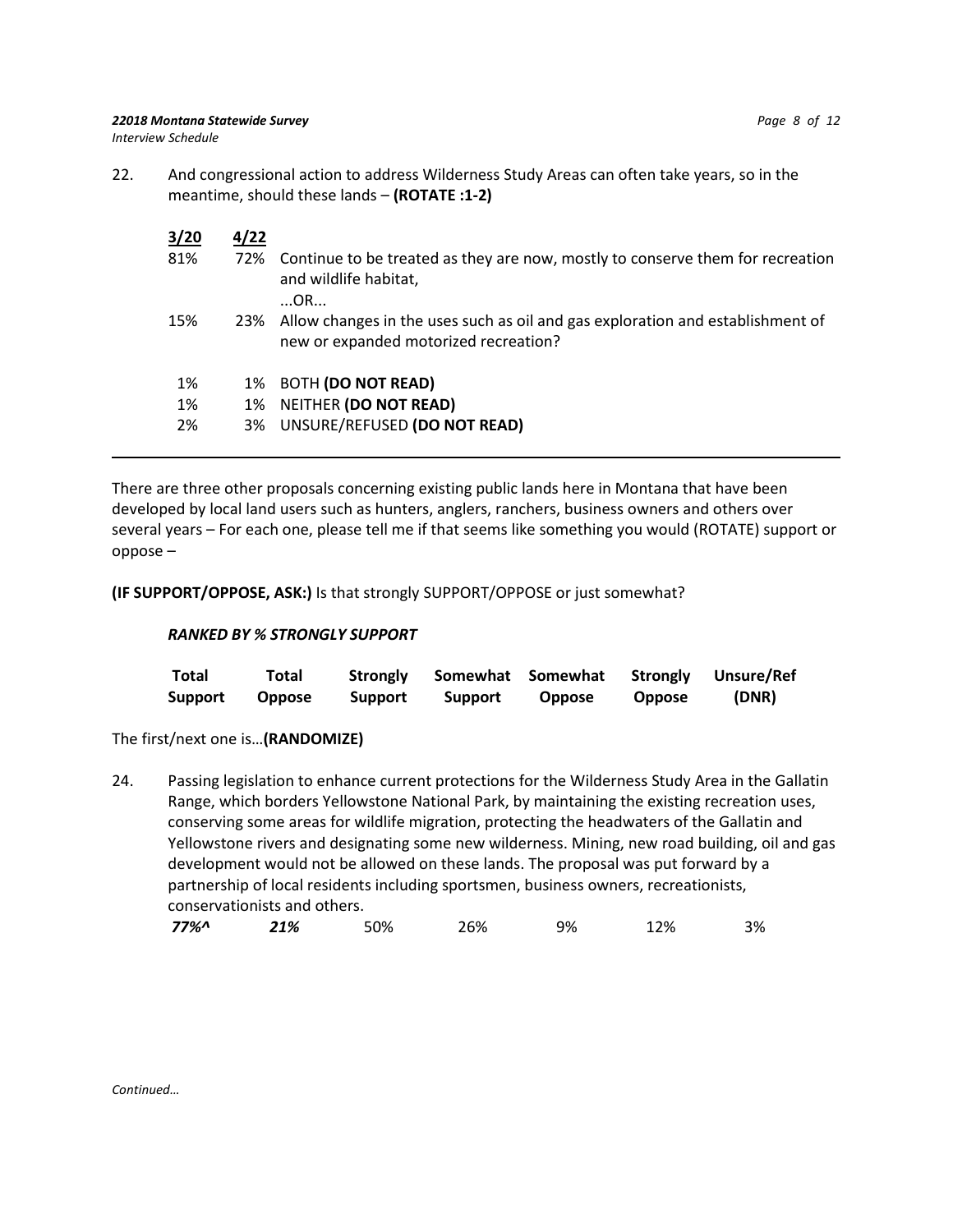|     | Total<br>Support | Total<br><b>Oppose</b> | <b>Strongly</b><br><b>Support</b> | Somewhat<br><b>Support</b> | Somewhat<br><b>Oppose</b> | <b>Strongly</b><br><b>Oppose</b> | Unsure/Ref<br>(DNR)                                                                                                                                                                                                                                                                                                                                                                            |  |
|-----|------------------|------------------------|-----------------------------------|----------------------------|---------------------------|----------------------------------|------------------------------------------------------------------------------------------------------------------------------------------------------------------------------------------------------------------------------------------------------------------------------------------------------------------------------------------------------------------------------------------------|--|
| 25. | restoration      |                        |                                   |                            |                           |                                  | Enacting the Blackfoot Clearwater Stewardship Act in western Montana, which would ensure<br>hunting and fishing access, safeguard streams flowing into the Blackfoot River, add nearly eighty<br>thousand acres of existing public lands to the Bob Marshall, Scapegoat, and Mission Mountains<br>wilderness areas, and create two new recreation areas and sustain timber harvest and habitat |  |

| 83% | 14% | 48% | 35% | 6% | 8% | 3% |
|-----|-----|-----|-----|----|----|----|
|     |     |     |     |    |    |    |

23. Increasing protections on national forest lands in western Montana, near the town of Lincoln, by promoting forest restoration, protecting existing snowmobile access, and providing a better trail system for motorized recreation and mountain bikes to help avoid conflicts with local property owners. The proposal would add fifty-five thousand acres of Wilderness in the headwaters of the Big Blackfoot River, including additions to the Scapegoat Wilderness and exclude new mining and oil and gas development for around one hundred and twenty thousand acres mostly along the continental divide and in the Blackfoot River's headwaters.

| $2021$ $72\%$ $23\%$ | 40% 31% |     | 11% | 12% | 5% |
|----------------------|---------|-----|-----|-----|----|
| 2022 71% 25%         | 41%     | 30% | 11% | 14% | 4% |

Presidents of both parties, including most recently President Trump, have used the ability to protect existing public lands as national monuments in order to maintain public access and protect the land and wildlife for future generations. Knowing that -

26. Do you support or oppose Presidents continuing to use their ability to protect existing public lands as national monuments?

**(IF SUPPORT/OPPOSE, ASK:)** And would that be STRONGLY (support/oppose) or just SOMEWHAT (support/oppose)?

| $4/18*$ | 4/22 |                              |
|---------|------|------------------------------|
| 41%     | 43%  | <b>Strongly Support</b>      |
| 37%     | 34%  | Somewhat Support             |
| 6%      |      | 8% Somewhat Oppose           |
| 10%     | 10%  | <b>Strongly Oppose</b>       |
| 4%      | 3%   | UNSURE (DO NOT READ)         |
| 1%      | 1%   | <b>REFUSED (DO NOT READ)</b> |
| 78%     |      | 78%^ TOTAL SUPPORT           |
| 17%     | 18%  | <b>TOTAL OPPOSE</b>          |

*\*In 2018, we asked about Presidents having the ability, rather than continuing to use their ability to protect existing public lands as national monuments. The introduction was updated to reflect President Trump's use of this tool as well.*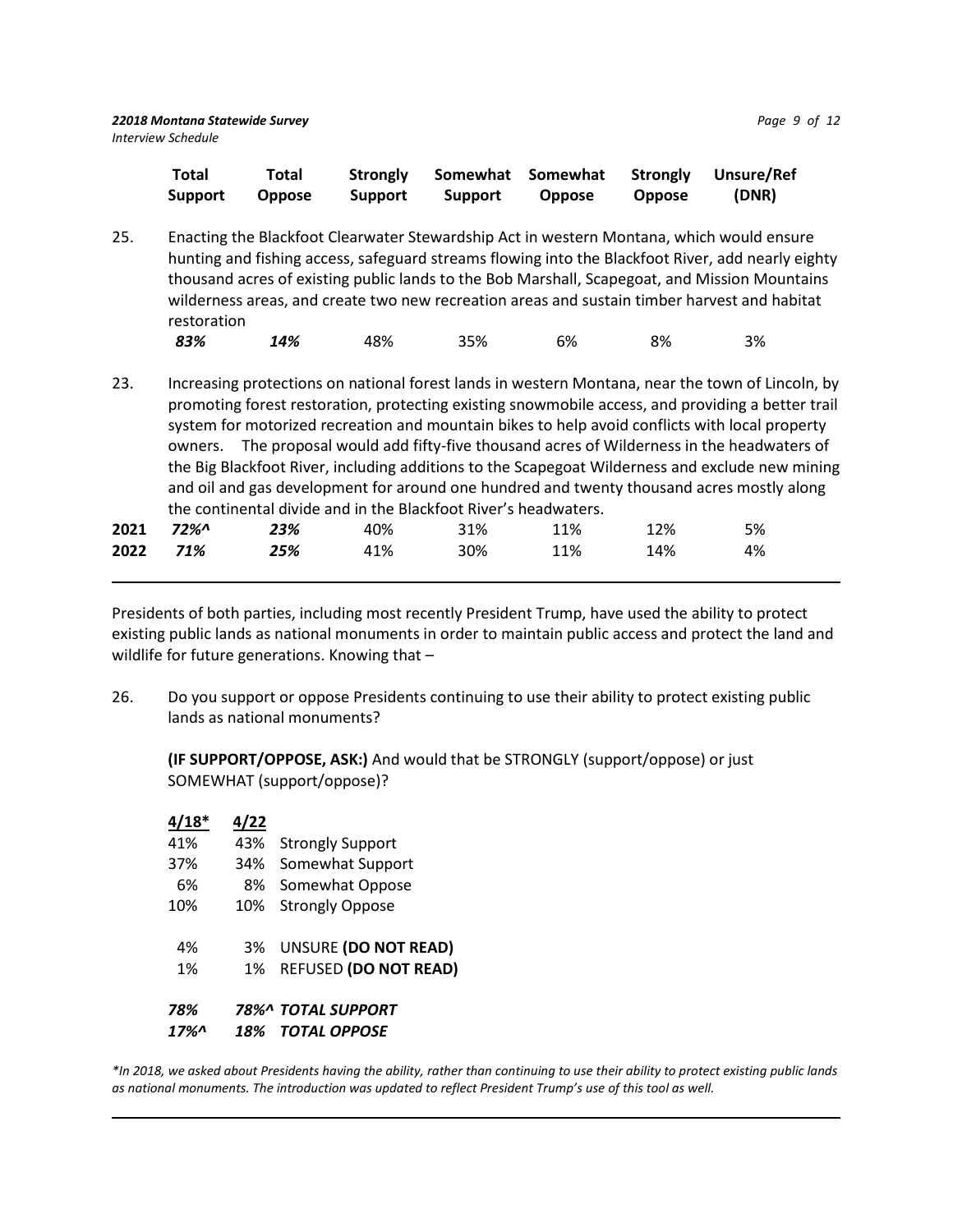- 27. Currently, about one third of taxes from the sale of recreational marijuana in the state are dedicated to maintaining state parks, improving trails and recreation opportunities, expanding public access, and conserving wildlife habitat at risk of development. Knowing this, would you prefer that the State Legislature…**(ROTATE :1-2)**
	- 82% Continue to have one third of marijuana taxes dedicated as they are now specifically to state parks, trails, public access and wildlife habitat ...OR...
	- 12% Redirect these funds to other purposes
	- 6% DON'T KNOW/REFUSED **(DO NOT READ)**
- D1. To ensure we have a representative sample of voters in your state, please tell me in what year you were born.

 19% 18 to 34 24% 35 to 44 14% 45 to 54 22% 55 to 64 20% 65 and over 1% REFUSED **(DO NOT READ)**

Thinking about you for a moment –

D2. Do you consider yourself to be... a conservationist?

|     |    |             | $6/14$ $5/16$ $4/18$ $3/20$ $4/22$ |     |                               |
|-----|----|-------------|------------------------------------|-----|-------------------------------|
| 67% |    | 75% 74% 79% |                                    | 79% | <b>YFS</b>                    |
|     |    |             | 27% 21% 21% 18% 16%                |     | NO.                           |
|     |    |             |                                    |     |                               |
| .5% | 4% |             |                                    |     | 5% 3% 5% DK/REF (DO NOT READ) |
|     |    |             |                                    |     |                               |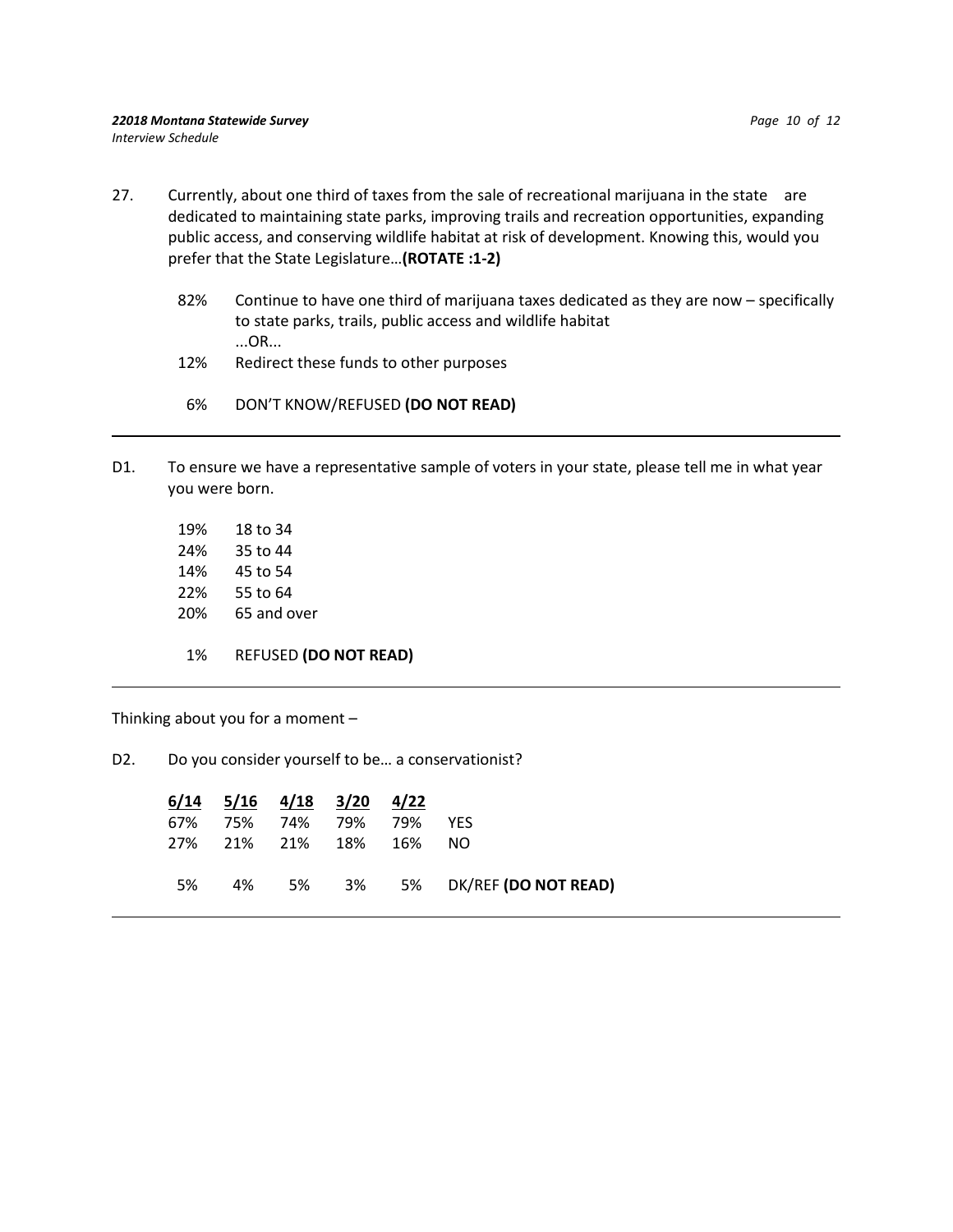D3. Which of the following types of outdoor activities do you participate in regularly? **(ACCEPT MULTIPLE RESPONSES)** 

#### *\*\*PERCENTAGES ADD UP TO GREATER THAN 100% BECAUSE MULTIPLE RESPONSES WERE ALLOWED\*\**

- 70% Hiking or trail running
- 61% Camping
- 52% Kayaking, canoeing or boating
- 49% Bird watching and viewing wildlife
- 36% Riding an off-road vehicle or snowmobile
- 36% Snow shoeing, skiing or boarding
- 22% Mountain biking
- 7% OTHER (SPECIFY \_\_\_\_\_\_\_\_\_\_\_) **(DO NOT READ)**
- 6% NONE OF THESE **(DO NOT READ)**
- -- UNSURE/REFUSED **(DO NOT READ)**

#### D4. How would you describe the area where you currently live?

- 25% A city
- 12% A suburban area
- 26% A small town
- 37% A rural area
	- \* DON'T KNOW/NOT SURE **(DO NOT READ)**
	- \* REFUSED **(DO NOT READ)**

#### *37% TOTAL CITY/SUBURB*

- *63% TOTAL SMALL TOWN/RURAL*
- D5. Do you consider yourself a hunter, an angler or both?
	- 7% HUNTER ONLY
	- 15% ANGLER ONLY
	- 43% BOTH
	- 35% NO/NEITHER
		- -- UNSURE/REFUSED **(DO NOT READ)**